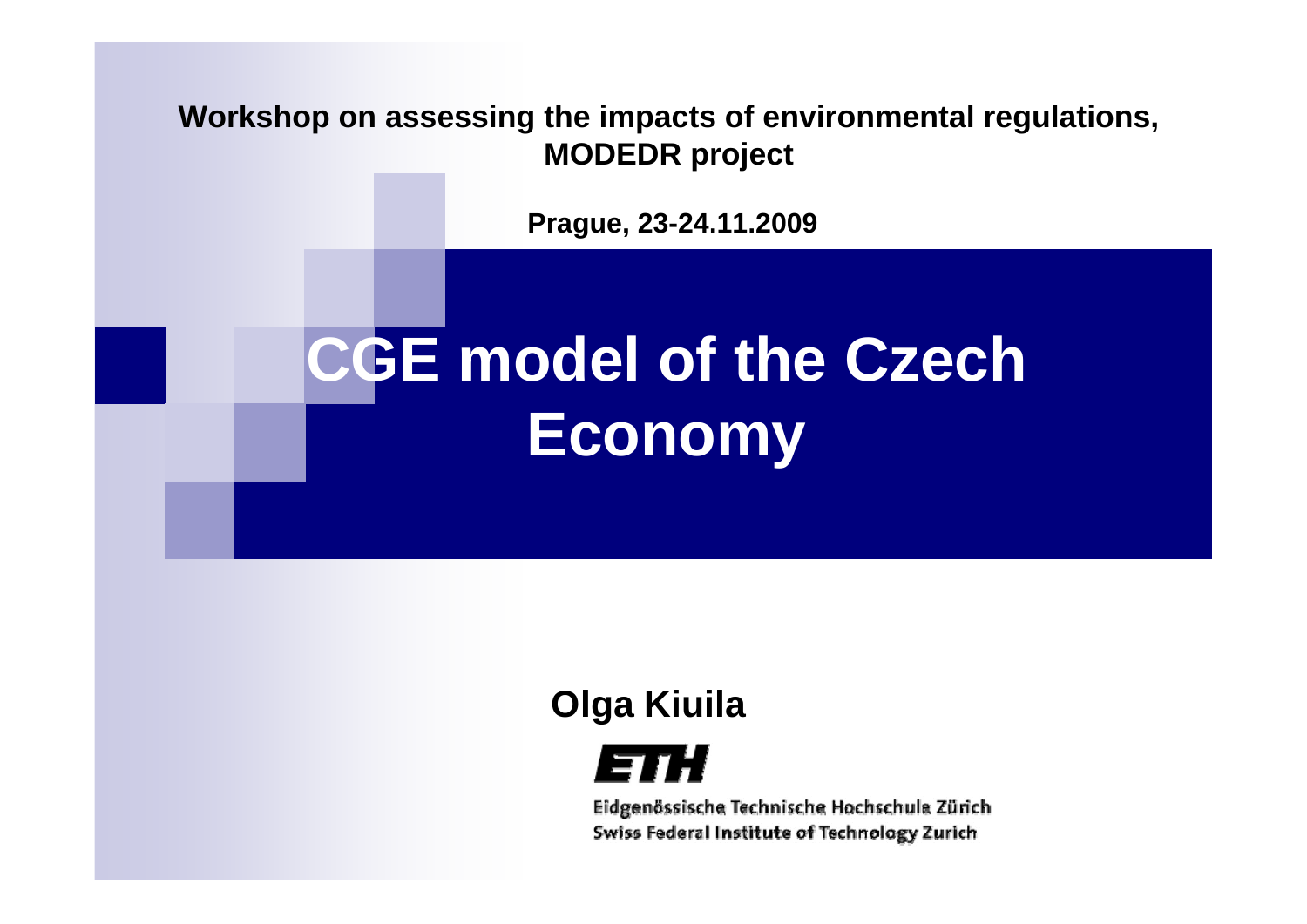

- **Nodel overview**
- **Taxes**
- Specification of the economy
- **Unemployment curve**
- Abatement curve
- Model closure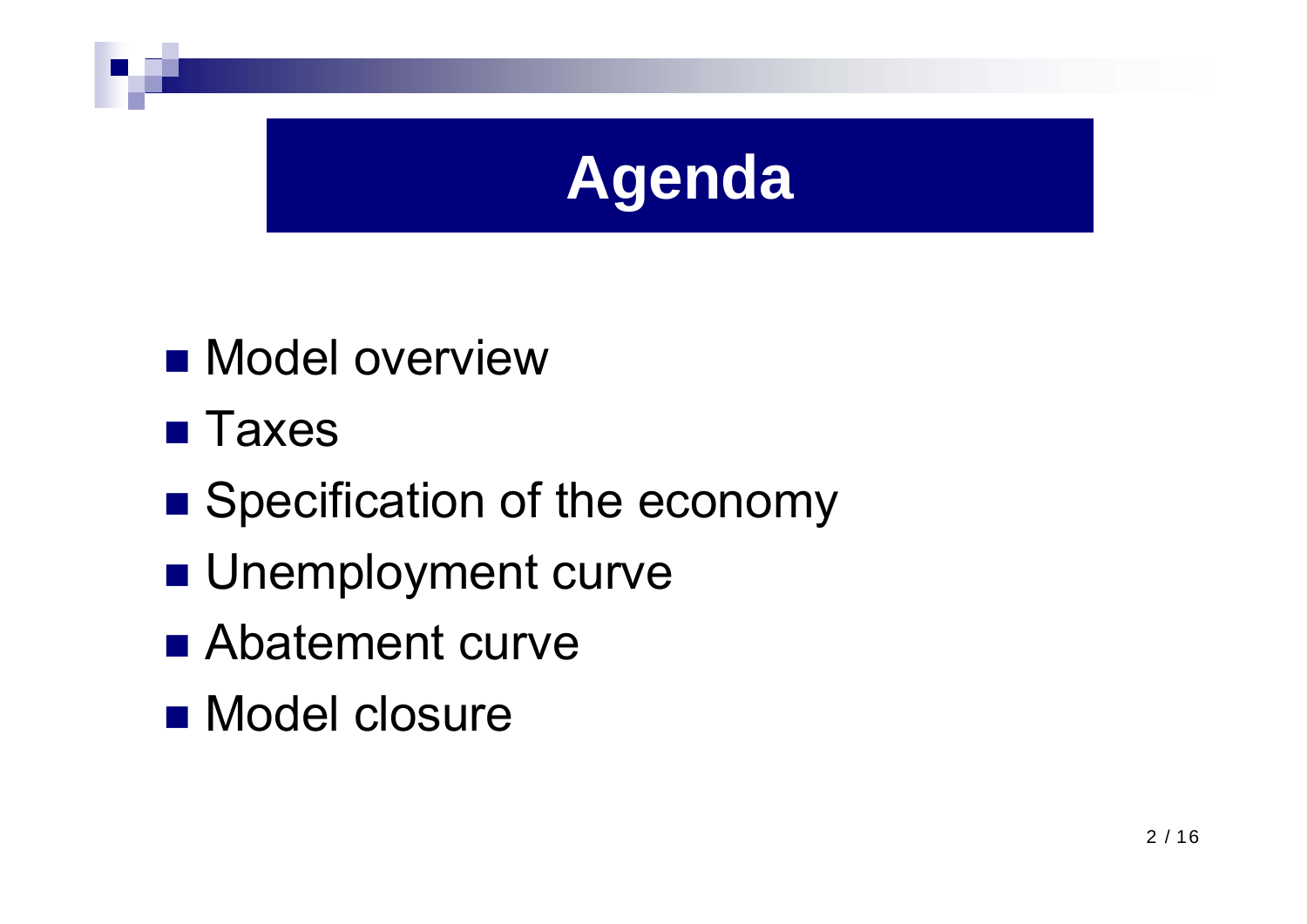## **Overview of the Czech Model**

- $\blacksquare$  Multi-sector static Applied General Equilibrium model of Arrow-Debreu type
- $\mathcal{L}_{\mathcal{A}}$ Environmental module: pollution and abatement
- $\mathcal{L}_{\mathcal{A}}$  Environmental policy instruments:
	- **quotas (emission limits)**
	- tradable permits
	- taxes
- $\mathcal{L}_{\mathcal{A}}$ Ecological tax reform module: equal yield constraint
- $\mathcal{L}_{\mathcal{A}}$ Taxes in the benchmark equilibrium: 10 types of taxes
- $\mathcal{L}_{\mathcal{A}}$  No impact from environment to economy (except welfare)
	- $\mathcal{L}_{\mathcal{A}}$ no value of environmental quality
	- no damages from environment on economy
	- no efficiency analysis, just cost-effectiveness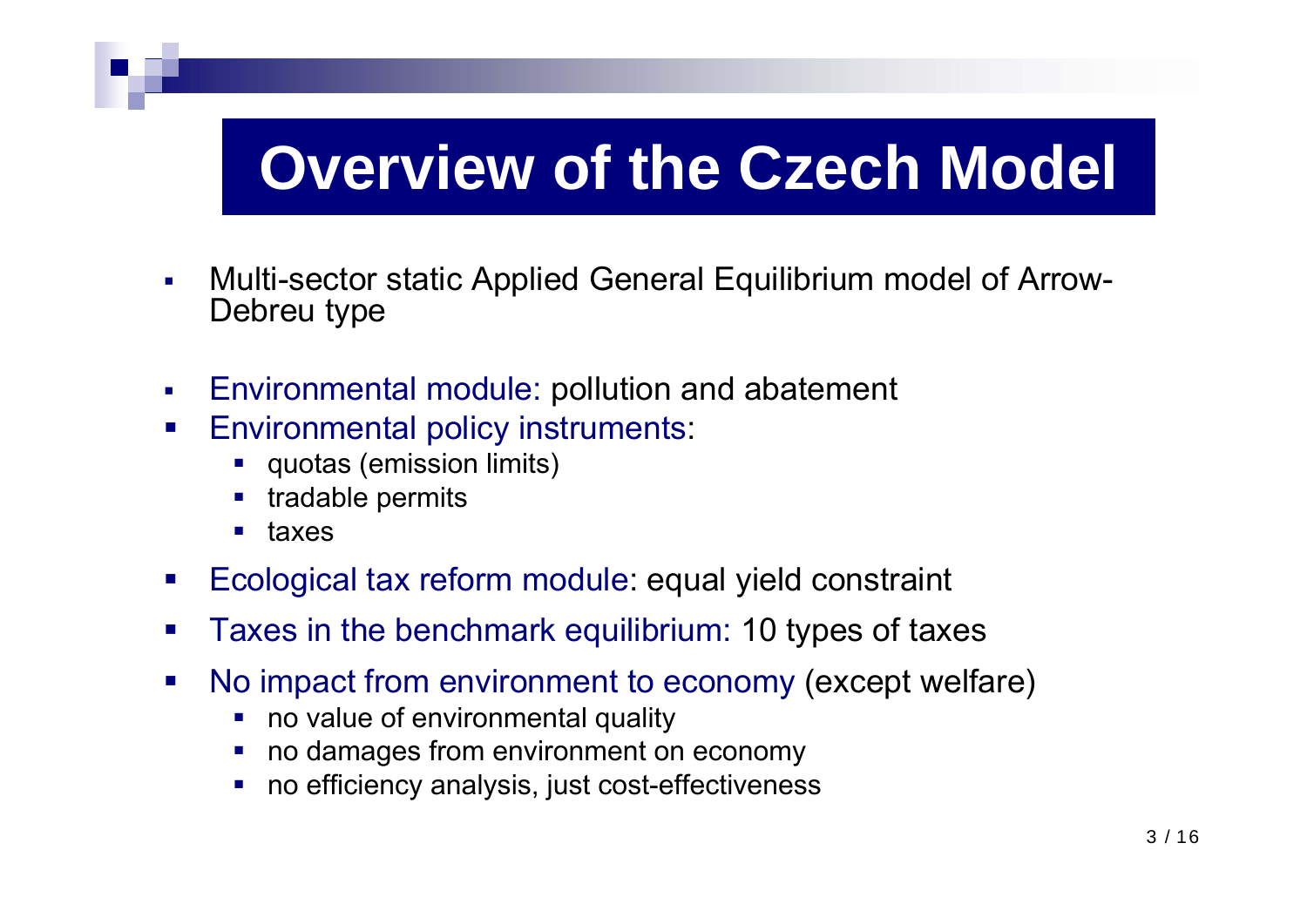

### $\mathbb{R}^2$ Production

- □ Process-related air-pollution emission tax
- $\Box$ Energy combustion-related air-pollution emission tax
- $\Box$ Payroll tax (contribution of employers)
- □ **CIT**
- $\Box$ Other net taxes on production

### $\mathbb{R}^2$ **Products**

- $\Box$ Excise tax
- $\Box$ VAT
- □ Other net taxes on products
- **Other**

 $\mathbb{R}^2$ 

- □ Payroll tax (contribution of employees)
- $\Box$ PIT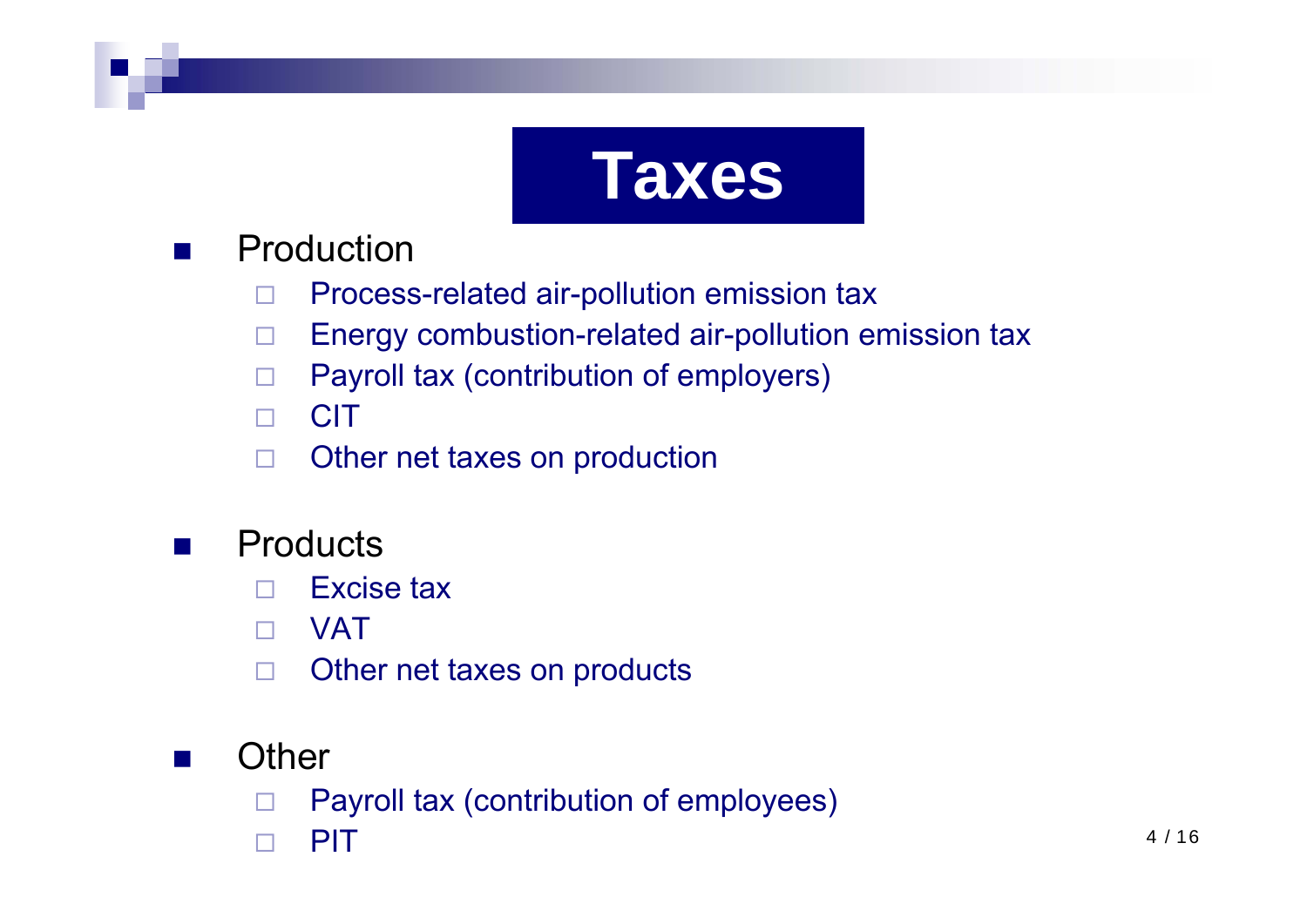## **Specification of the economy**

- $\overline{\mathbb{Z}}$  Multi-sector Applied General Equilibrium model
	- □ description of the national economy for 2005
	- □ producers: profit maximisation under perfect competition
	- □ consumers: utility maximisation under budget balance & LES structure
	- □ "equilibrium" on all markets (Walras' Law)
- $\blacksquare$  International trade
	- □ small open economy
	- □ domestic and foreign goods are imperfect substitutes (Armington)
	- $\Box$  no international co-ordination of environmental policy

### **Prices:**

- $\Box$ described as relative prices (no inflation)
- $\Box$ individual agents are price takers; no money illusion
- $\Box$ all benchmark prices are 1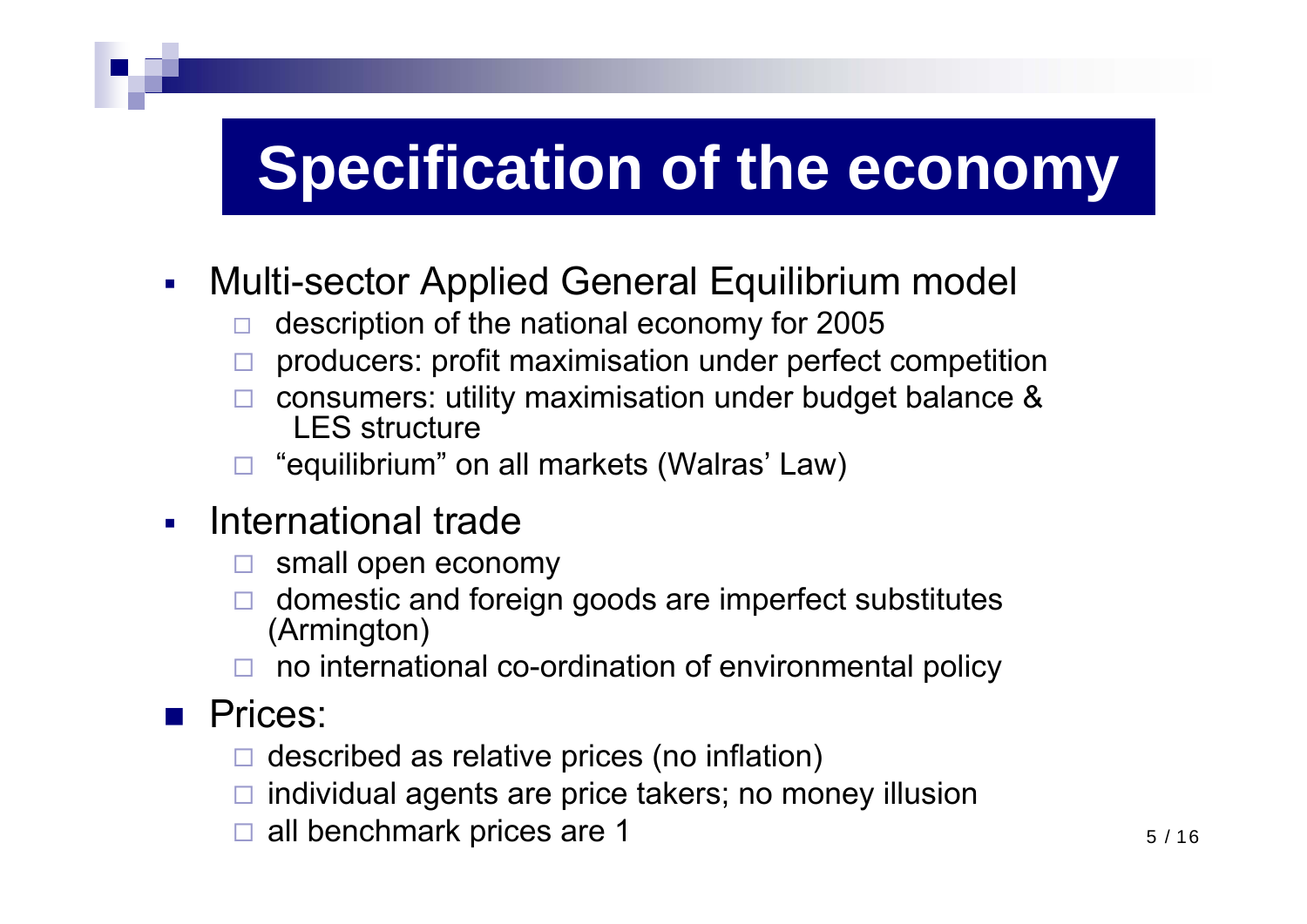# **Wage Curve**

- A negative relationship between the unemployment rate and real wage *levels*
	- i.e. it goes against the Phillips Curve that ties wage *growth* to the unmeployment rate
- $\blacksquare$  In (w<sup>real</sup>) = β In(ur) + z, where β<0
	- $\Box$  i.e. an increase of unemployment by 1% is associated with a decrease of wages by β %
	- $\Box$ *show graph here*
- It has been originally formulated by Blanchflower & Oswald (1995) and empirically tested for Czech economy (2005)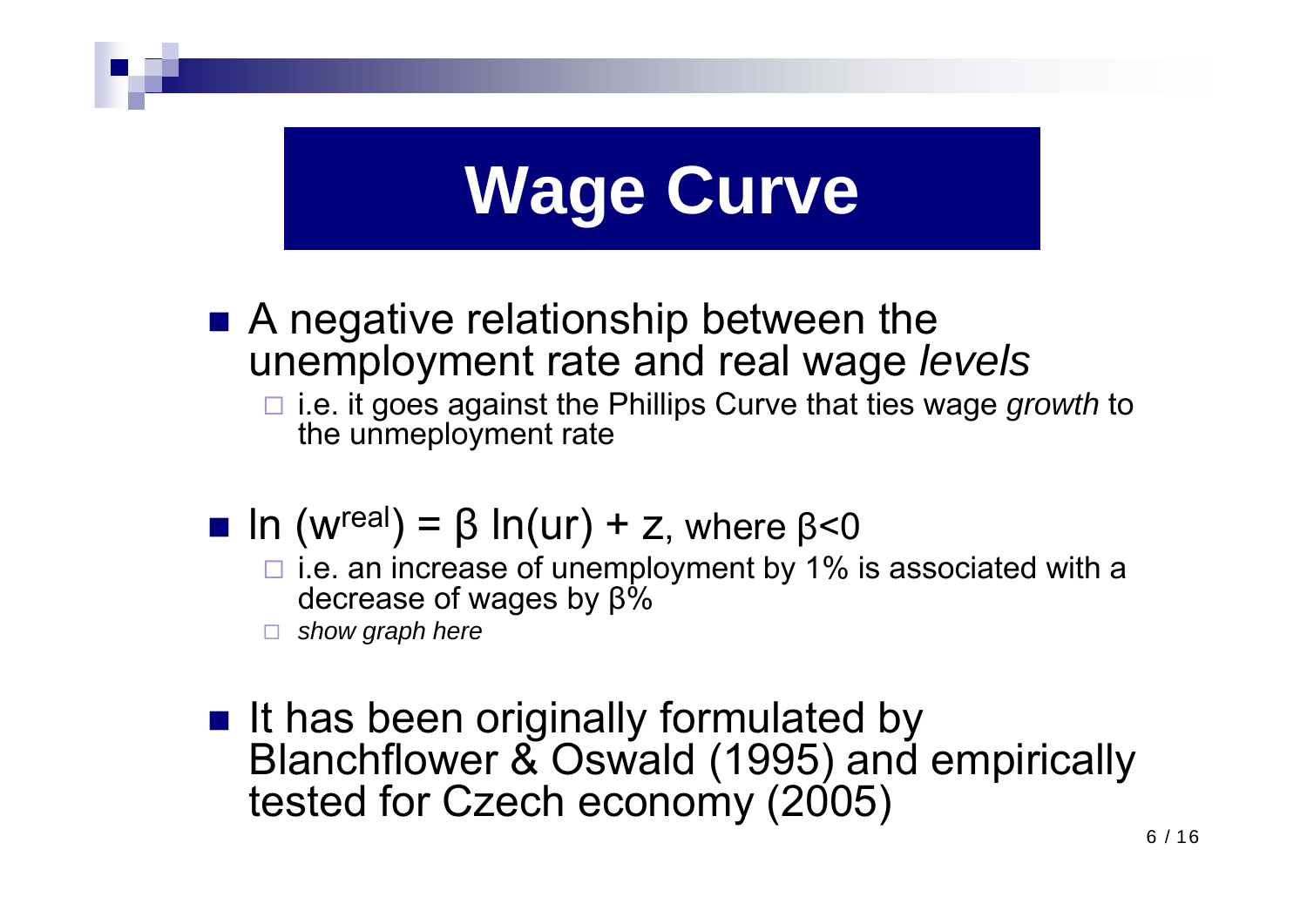## **Production Part**

## ■ 7 production factors:

- □ 2 exogenous supply (capital and labor)
- □ 5 endogenous supply (coal, natural gas, biomass, oils, electricity)
- 19 sectors with constant returns to scale
- **Production function is a combination of** □ Leontief's function □ nested CES functions

T. *show graph here*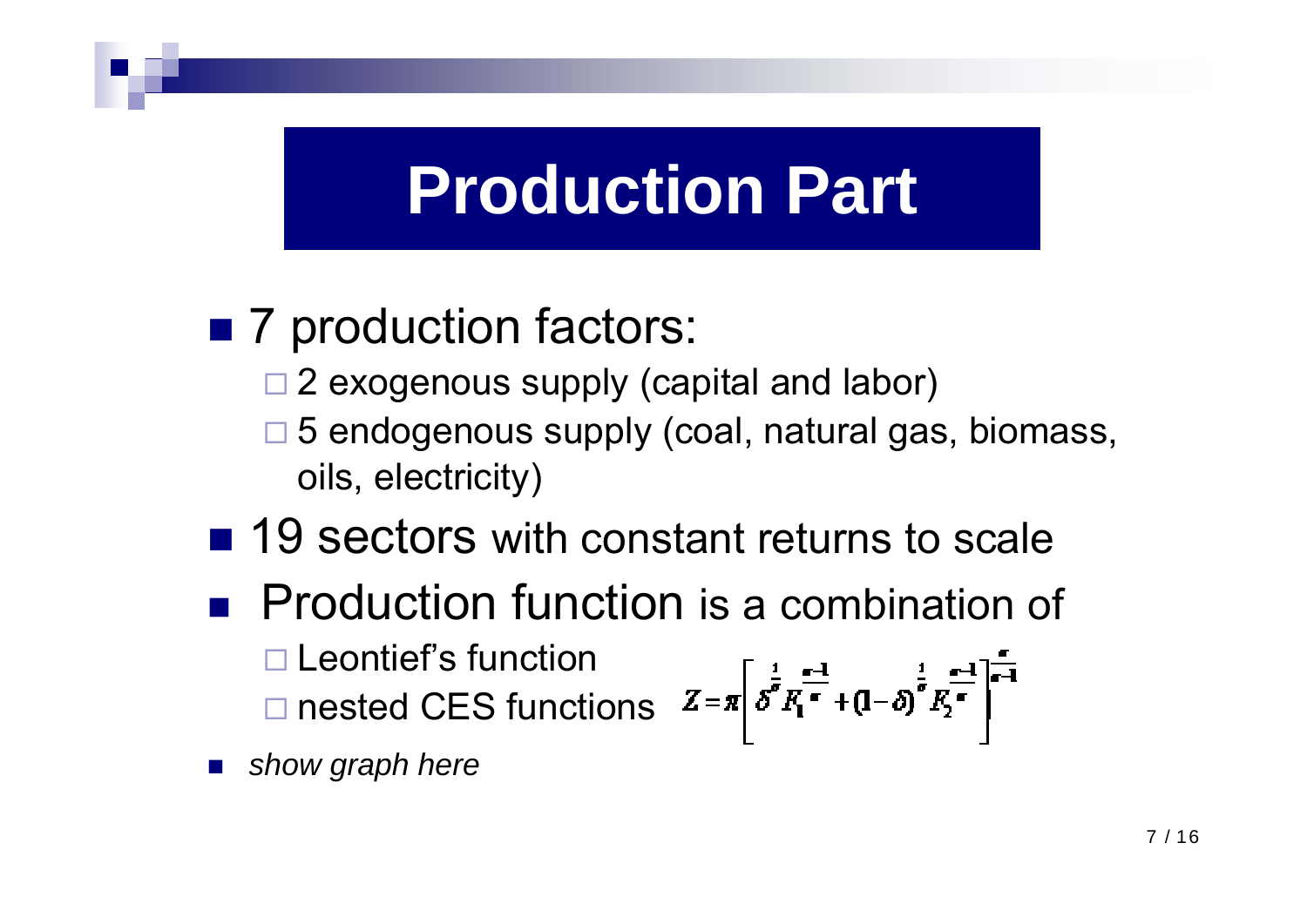# **Consumption Part**

### M. Representative household

- $\Box$ Utility function: Stone-Geary type
- $\Box$ Demand function: LES
- $\Box$ Welfare is measured by EV

Government

- $\Box$ No utility function
- $\Box$ Demand function: Leontief

### **Exogenous demand**

 $\Box$  "Gross fixed capital formation" from i/o table is aggregated with "changes in inventories"

$$
U(\mathbf{x}) = \sum_i \beta_i \ln(x_i - \gamma_i)
$$

$$
x_i(p_i,m) = \gamma_i + \left(\frac{\beta_i}{p_i}\right)\left(m - \sum_j p_j \gamma_j\right)
$$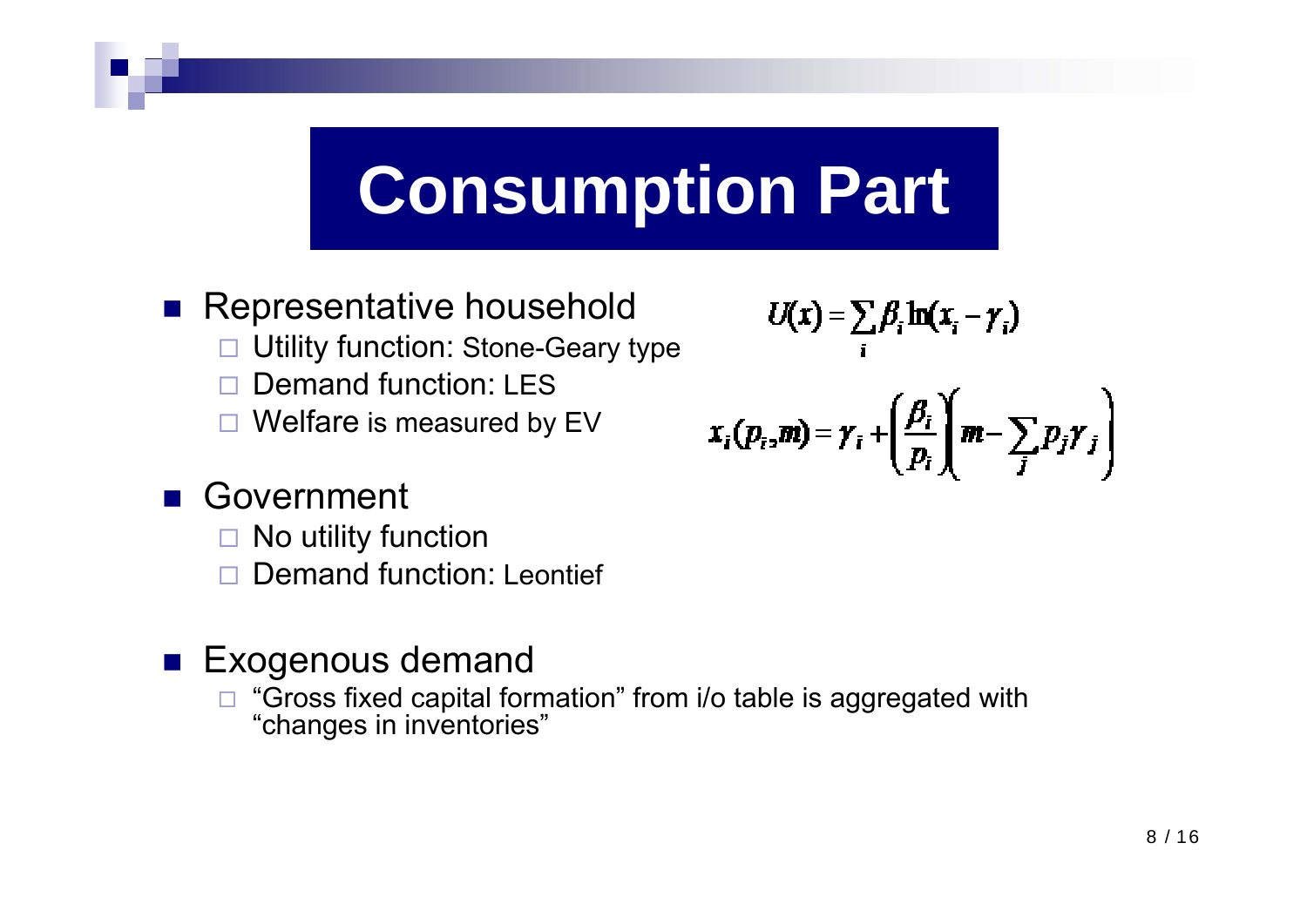# **Foreign Trade**

### $\blacksquare$  Export:

- □ endogenous export supply
- $\Box$  exogenous world price, i.e. horizontal export demand curve (a characteristics of a small-open economy)
- □ CET function

#### P. Import:

- $\Box$ endogenous import demand
- □ exogenous world price i.e. horizontal import supply curve
- Armington-CES function
- $\Box$  special treatment for Gas sector
- ш *show graph here*

#### $\mathcal{L}_{\text{max}}$ Exchange rate:

- □ Numéraire
- $\Box$ Trade surplus or deficit is possible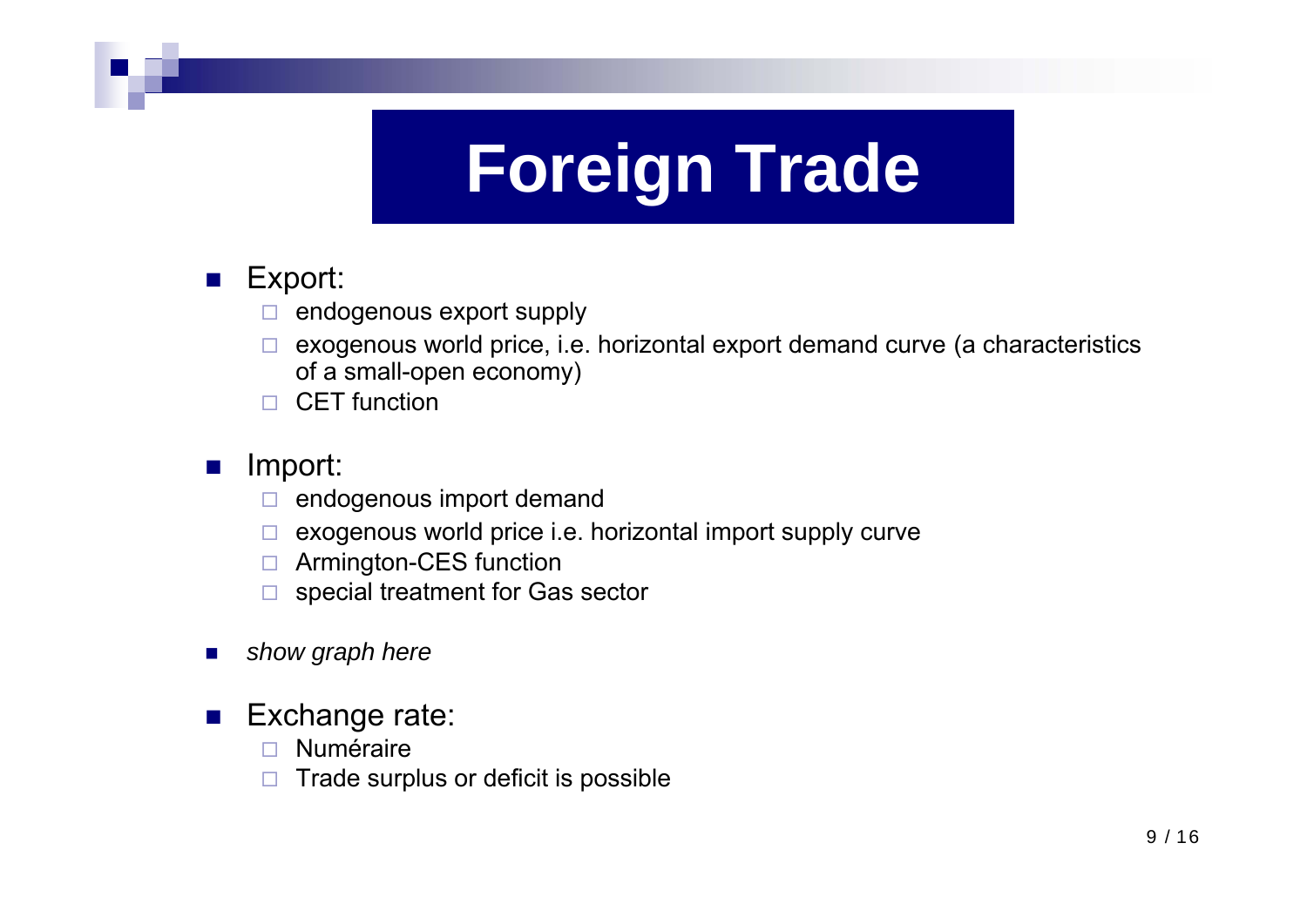## **Environment**

### **Emission:**

- ⊔ air pollutions:  $SO_2$ ,  $CO_2$ ,  $CO$ ,  $NO_x$ , PM, VOC
- $\Box$  emission sources: fuels combustion, industrial process, households consumption, mobile sources
- $\Box$  endogenous choice between (i) paying for pollution permits or emission charges; (ii) investing in abatement; (iii) reducing activity level; (iv) substituting with less polluted factors
- $\Box$ special treatment for emission by households

### ■ Abatement:

- $\Box$  modelled like 'normal' production sector (Leontief production function)
- $\Box$  abatement service is demanded by all polluters (on a perfect market)
- $\Box$  decisions on ratio between pollution and abatement are reversible (endogenous)
- $\Box$  capital and some produced goods are inputs in abatement sector (spending effect)
- 10 / 16 $\Box$  changes in input costs leads to changes in marginal abatement costs (eg: changes in productivity)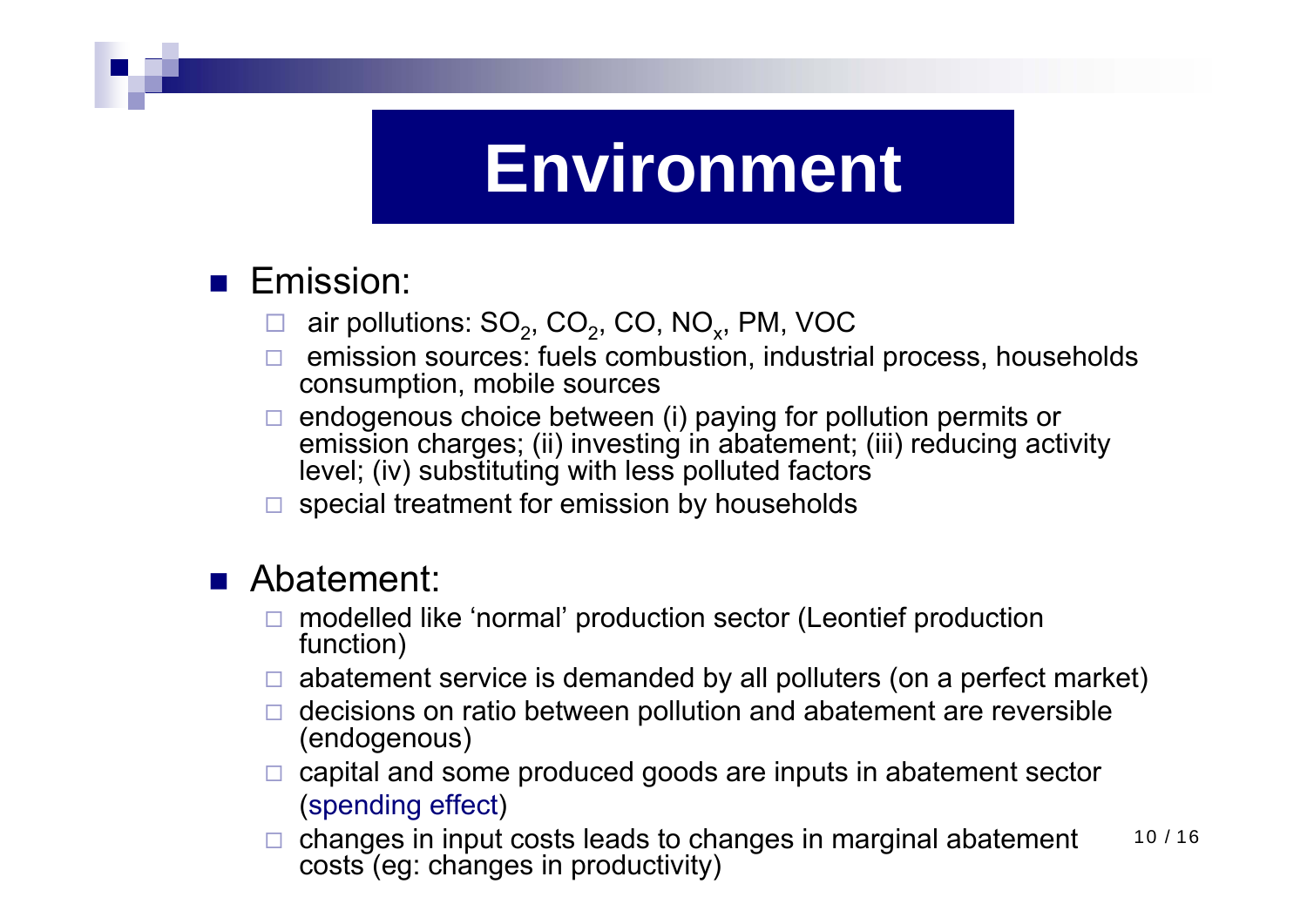# **Approximation of MAC curve**



| Unit Level  |  |
|-------------|--|
| Numeric     |  |
| OLS         |  |
| Analytic 12 |  |
| Hybrid 12   |  |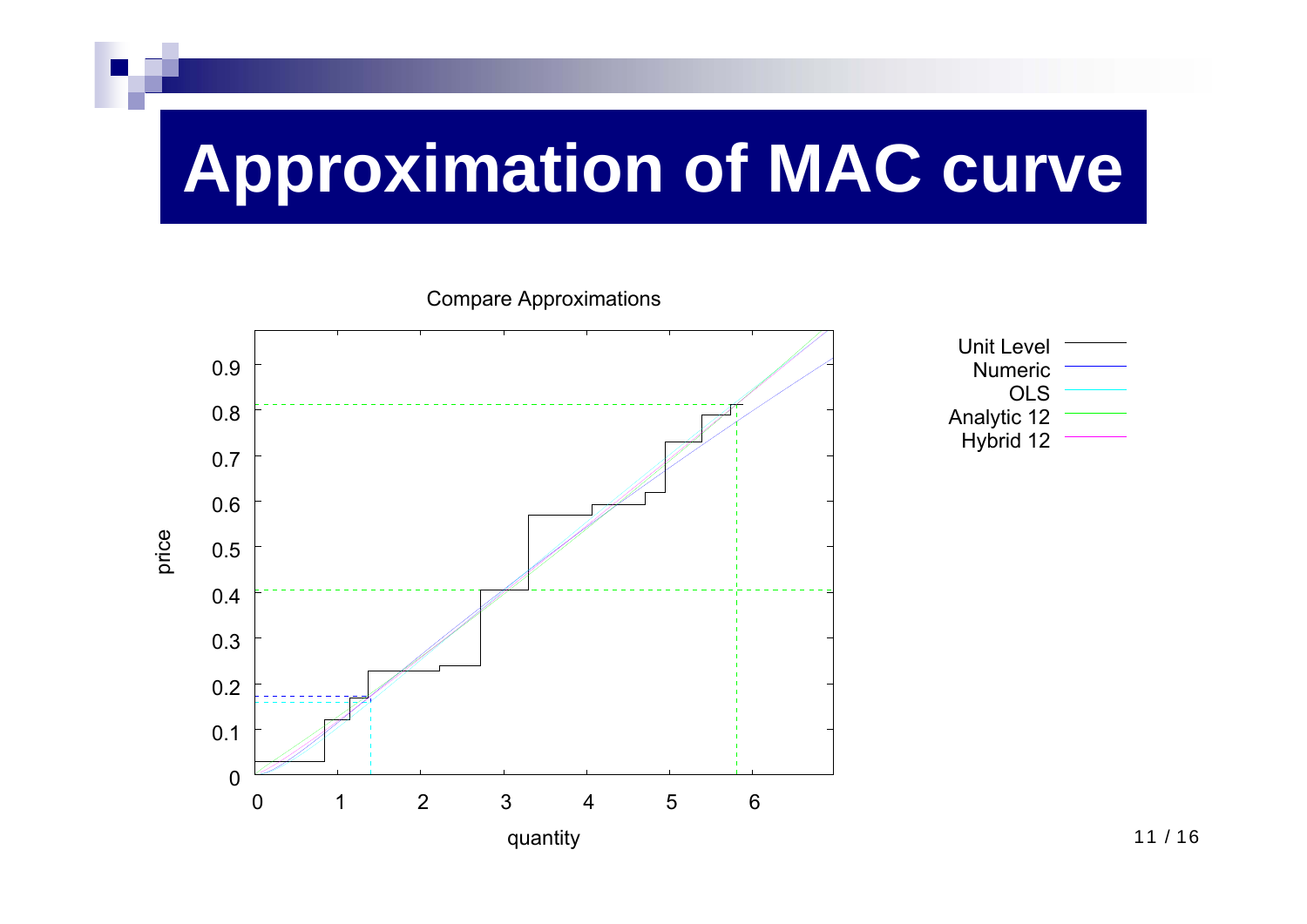## **Marginal abatement cost (scenario with gradual fuel shift)MAC curve of GHGs by McKinsey**

Max of mc

| $650 -$          |                                 |
|------------------|---------------------------------|
| $600 \cdot$      |                                 |
| 550 <sub>1</sub> |                                 |
| 500 <sub>1</sub> |                                 |
| 450              |                                 |
| 400              |                                 |
| $350 -$          |                                 |
| $300 -$          |                                 |
| $250 -$          |                                 |
| 200 <sub>1</sub> |                                 |
| 150              |                                 |
| 100 <sub>1</sub> |                                 |
| 50 <sub>1</sub>  |                                 |
| $\mathbf 0$      | <b>III MARRELLE STATIONALIA</b> |
| $-50$            |                                 |
| $-100$           |                                 |
| $-150$           |                                 |
| $-200$           |                                 |
| $-250$           |                                 |
| $-300$           |                                 |

 $q\vert =$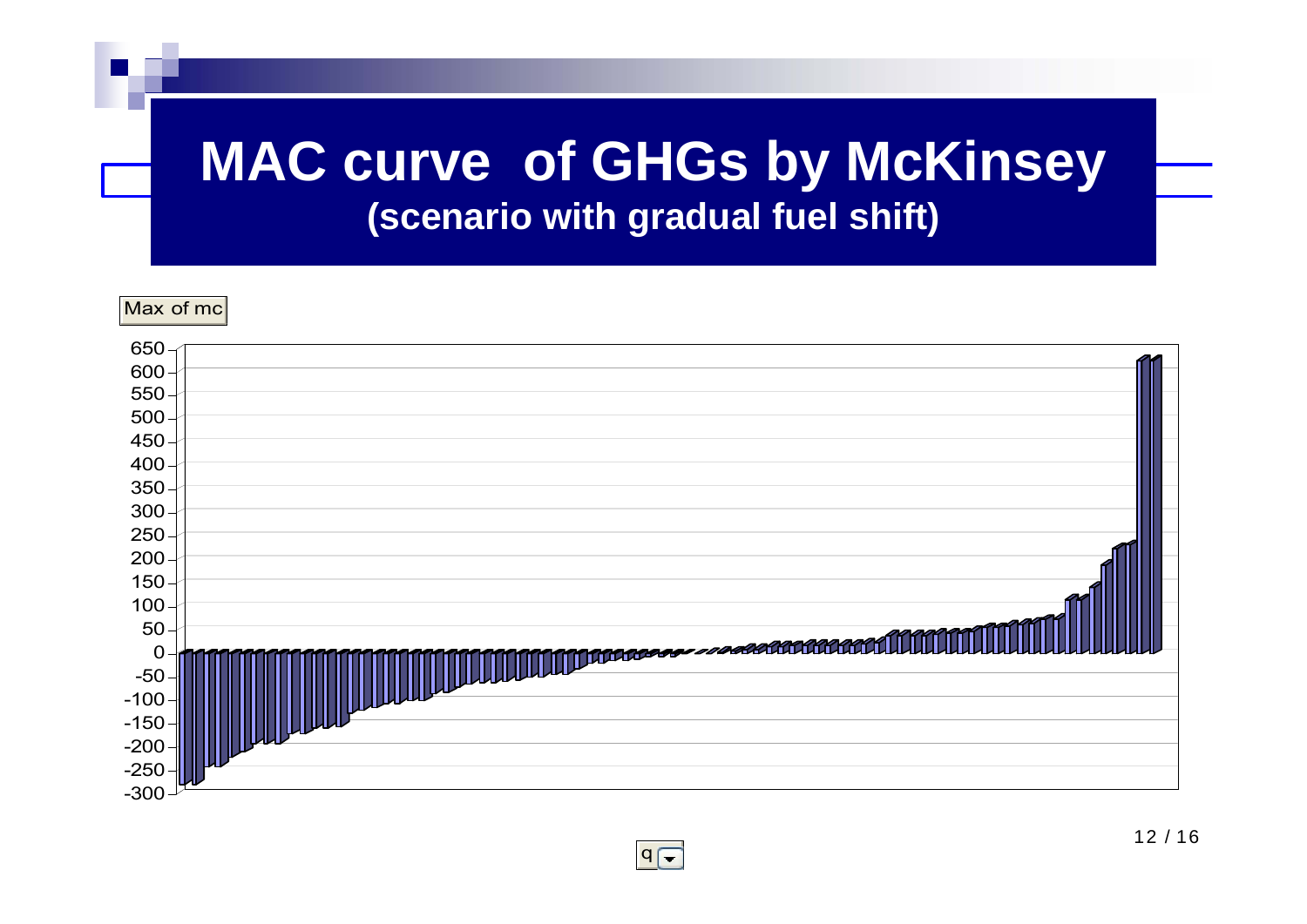## **MAC vs TAC curves**

### Compare Approximations

GHG abatement cost for Czech

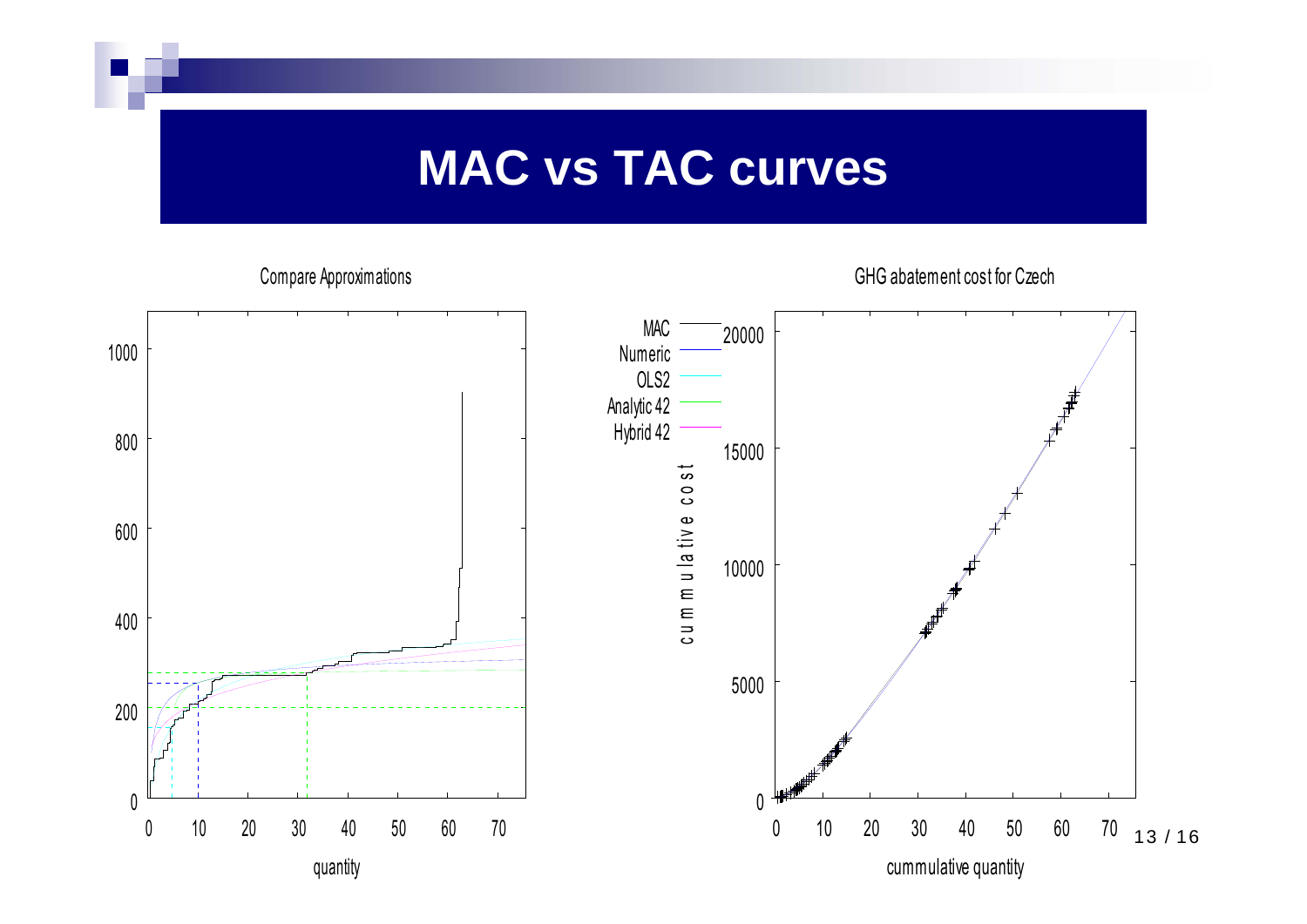## **MAC vs TAC curves**

### Compare Approximations

GHG abatement cost for Czech

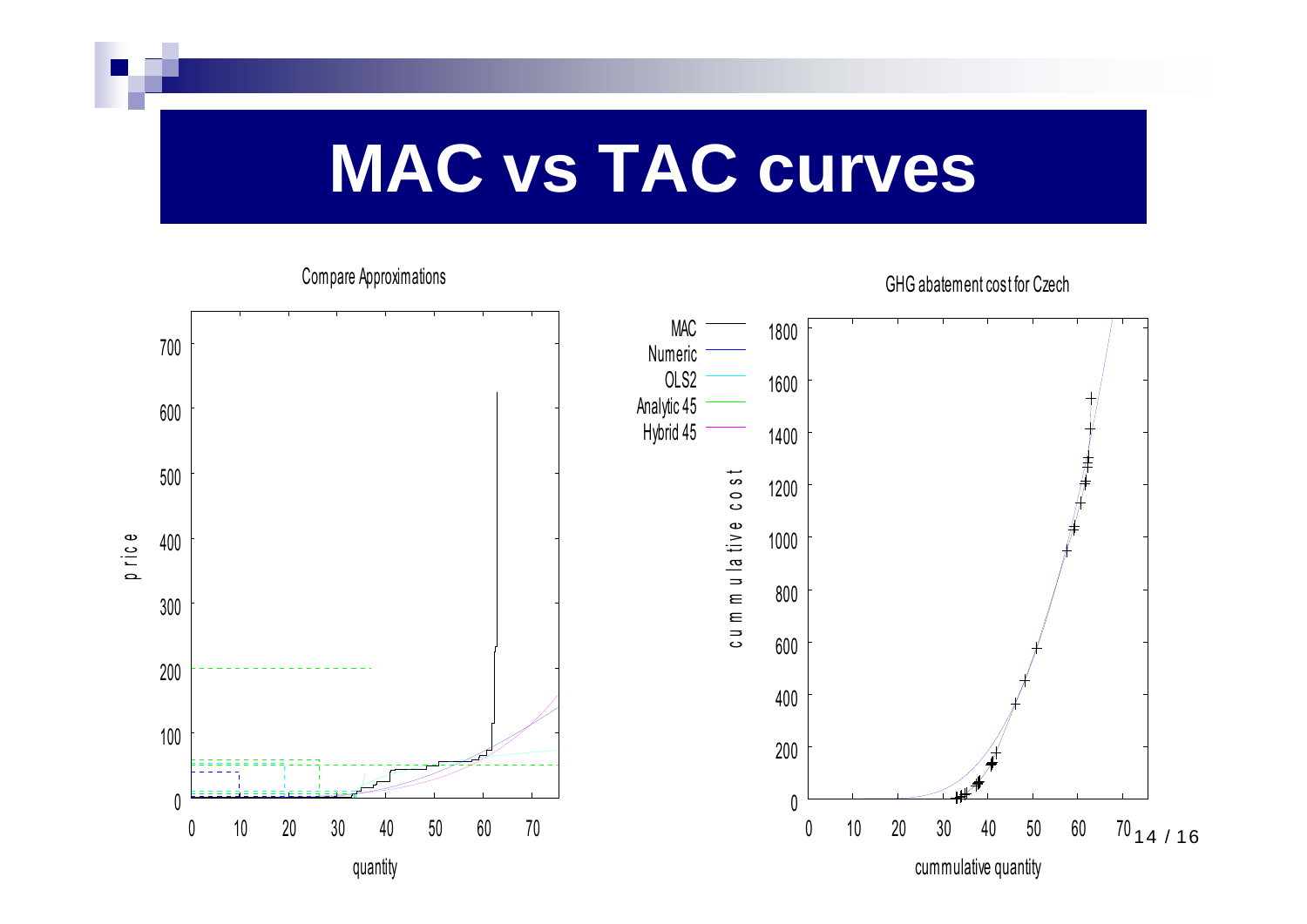## **MAC vs TAC curves**

### Compare Approximations